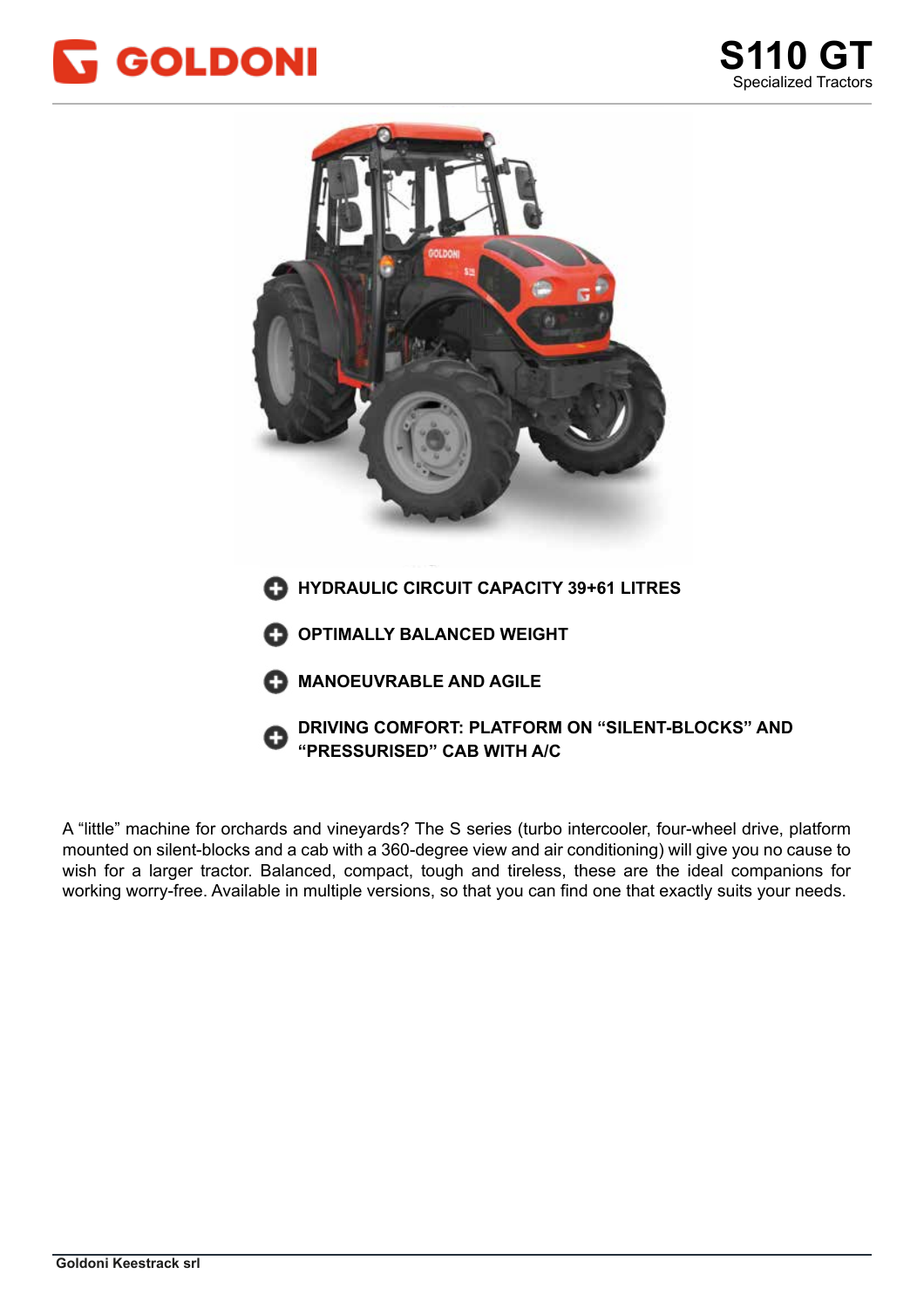## **GOLDONI**

**TECHNICAL FEATURES**

 $\bullet$  standard |  $\bullet$  on demand |  $\bullet$  not available

| <b>DESCRIPTION</b>                 |                | <b>VALUE</b>                                                |
|------------------------------------|----------------|-------------------------------------------------------------|
| <b>MODEL</b>                       |                |                                                             |
| Type                               |                | • Specialized tractor                                       |
| Structure                          |                | • Self supporting integral                                  |
| Version                            | $\bullet$ High |                                                             |
| <b>ENGINE</b>                      |                |                                                             |
| Trademark                          | $\bullet$ VM   |                                                             |
| Model                              |                | • R754 IE417                                                |
| Fuel supply                        |                | • Direct injection diesel                                   |
| Rated power (ECE R120)             |                | • 76 KW / 102 hp                                            |
| Legislation on emission            |                | STAGE 3B                                                    |
| Number of cylinders                | $\bullet$ 4    |                                                             |
| Aspiration                         |                | • Intercooler turbocharged                                  |
| Nominal rate                       |                | $• 2300$ rpm                                                |
| Cooling                            |                | • On liquid                                                 |
| Swept volume                       |                | • 2970 cm3                                                  |
| Specific fuel consumption          |                | $\bullet$ 212 g/KWh                                         |
| (maximum torque speed)             |                |                                                             |
| Max torque                         |                | ● 380Nm@ 1100rpm                                            |
| Torque reserve                     | • 21%          |                                                             |
| Tank capacity                      |                | $\bullet$ 70 liters                                         |
| Engine bonnet                      | $\bullet$ SMC  |                                                             |
| <b>TRANSMISSION</b>                |                |                                                             |
| Type transmission                  |                | Mechanical drive, four-wheel<br>drive                       |
| Type gearbox                       |                | $\bullet$ 24+12 synchronized                                |
| Gearbox control                    |                | • Mechanical with side levers                               |
| Clutch                             |                | · Dry monodisc, diameter 11"                                |
|                                    |                | Mechanical system through                                   |
| Clutch control                     |                | pedal                                                       |
| Type reverser                      | $\bullet$      | Mechanical, synchronized                                    |
| Reverse control                    |                | $\bullet$ Lever                                             |
| Rear differential lock             |                | • Electro-hydraulic                                         |
| Front axle                         |                | 4-wheel drive engagement on<br>the go                       |
| Front wheel drive coupling control |                | • Electro-hydraulic                                         |
| Front wheel drive clutch           |                | · Bath oil multiplates                                      |
| Front differential lock            |                | • NO-SPIN (Automatic)                                       |
| Front axle swing                   | $\bullet$ 12°  |                                                             |
| Minimum speed                      |                | $\bullet$ 0.4 Km/h                                          |
| Maximum speed (homologated)        |                | $\bullet$ 40 Km/h                                           |
| <b>BRAKES</b>                      |                |                                                             |
| Rear braking                       |                | Multiplates oil-bath, hydraulic<br>control                  |
| Front braking type                 |                | Synchronized 4-wheel drive in<br>braking                    |
| Secondary and parking brake        |                | Acting on rear wheels, by<br>indipendent mechanical control |
| Hydraulic trailer braking system   | $\circ$        | Hydraulic control acting on<br>main circuit                 |
| <b>STEERING WHEEL</b>              |                |                                                             |
| Steering wheel system              |                | Hydrostatic with Load Sensing<br>valve                      |
| Steering angle                     | • 57°          |                                                             |
| <b>REAR PTO</b>                    |                |                                                             |
| Type                               |                | Single shaft, synchronized and<br>indipendent               |
| Indipendent speed from the gearbox |                | 540/750 rpm                                                 |
| Synchronized speed to the gearbox  | $\bullet$ Yes  |                                                             |
| Rotation way (looking at the pto)  |                | • Clockwise                                                 |
| Version                            |                | $\bullet$ 6 grooves 1-3/8"                                  |
| Clutch                             |                | Indipendent, mechanical with<br>dry plate                   |
| Clutch control                     | $\bullet$      | Mechanical with lever                                       |
|                                    |                |                                                             |

| <b>DESCRIPTION</b>                 |           | <b>VALUE</b>                                        |
|------------------------------------|-----------|-----------------------------------------------------|
| Security                           |           | PUSH & START device on                              |
|                                    |           | PTO selector                                        |
| <b>FRONT PTO</b>                   |           |                                                     |
| Type                               |           | o Indipendent single shaft                          |
| Indipendent speed from the gearbox |           | $O$ 1000 rpm                                        |
| Rotation way (looking at the pto)  |           | O Anticlockwise                                     |
| Version                            |           | O 6 grooves 1-3/8"                                  |
| Clutch                             |           | O Electro-hydraulic                                 |
| Clutch control                     |           | o Electric                                          |
| <b>REAR LIFTER</b>                 |           |                                                     |
| Type                               |           | Hydraulic with positioning and<br>power control     |
| Lifting capacity at the rear arms  |           | $\bullet$ 2500 Kg                                   |
| <b>Electronic Rear Lift</b>        | O         |                                                     |
| 3-points hitch                     |           | • Category 1 and 2                                  |
| 3rd point mechanical arm           |           | • Category 1 and 2                                  |
| Hydraulic 3rd point arm            | O         | Category 1 and 2 / 1 and 2 with<br>fast connection  |
| Type of lower arms                 |           | Telescopic with quick<br>connection                 |
| Hydraulic right tie rod            | ٠         |                                                     |
| <b>FRONT LIFTER</b>                |           |                                                     |
| Type                               |           | O Up and down                                       |
| Lifting capacity at the rear arms  |           | O 1200 Kg                                           |
| 3-points hitch                     |           | • Category 1                                        |
| <b>HYDRAULIC SYSTEM</b>            |           |                                                     |
| Type                               |           | • Open center                                       |
| Pump flow rate                     |           | Double pump, 38 + 61 liters per<br>minute           |
| Rear hydraulic scv                 |           | • N.3 in 1 single block                             |
|                                    |           | 1 meccanico (con diverter) o 2                      |
| Optional rear hydraulic SCVs       |           | O elettronici (solo con sollevatore<br>elettronico) |
| Front hydraulic scv                |           | $-$ 3 electronic                                    |
| Free oil discharge                 |           | • Quick 1/2 NPTF                                    |
| <b>ELECTRICAL FITTINGS</b>         |           |                                                     |
| Battery                            |           | • 12V 850A 95Ah                                     |
| Security                           |           | • Battery disconnection                             |
| Instrument                         |           | · Digital / analogic                                |
| 1 pin socket                       |           | $\bullet$ 12 Volt                                   |
| 7 pins socket                      |           | 12 Volt                                             |
| Rear working light                 |           | o Adjustable                                        |
| Rotating lamp                      |           | Orange                                              |
| <b>OPERATING POSITION</b>          |           |                                                     |
| Platform                           | $\bullet$ | Integral platform                                   |
| Platform support                   |           | Variable deformation silicone<br>Silent-Block       |
| Front mudguard                     |           | • Body integrated                                   |
| Rear mudguard protection           |           | • Rubber profile                                    |
| Front mudguard protection          |           | • Rubber profile                                    |
| Roll-bar                           |           | • Central, all-tilting                              |
| Standard cab                       |           | O Goldoni Overview                                  |
| Rear-view mirrors, LH and RH side  |           | · Adjustable                                        |
| Seat                               |           | On spring suspension, with<br>seat belt and OPS     |
| Seat adjustment                    |           | Horizontal, vertical, driver<br>weight              |
| <b>Tool box</b>                    |           | $\bullet$ Yes                                       |
| Use and maintenance manual         |           | $\bullet$ Yes                                       |
| <b>STANDARD CAB FITTING OUT</b>    |           |                                                     |
| Side doors                         |           | With bar, gas spring, key<br>closing                |
| Cab air filter dust-repellent      |           | • Paper                                             |
|                                    |           |                                                     |